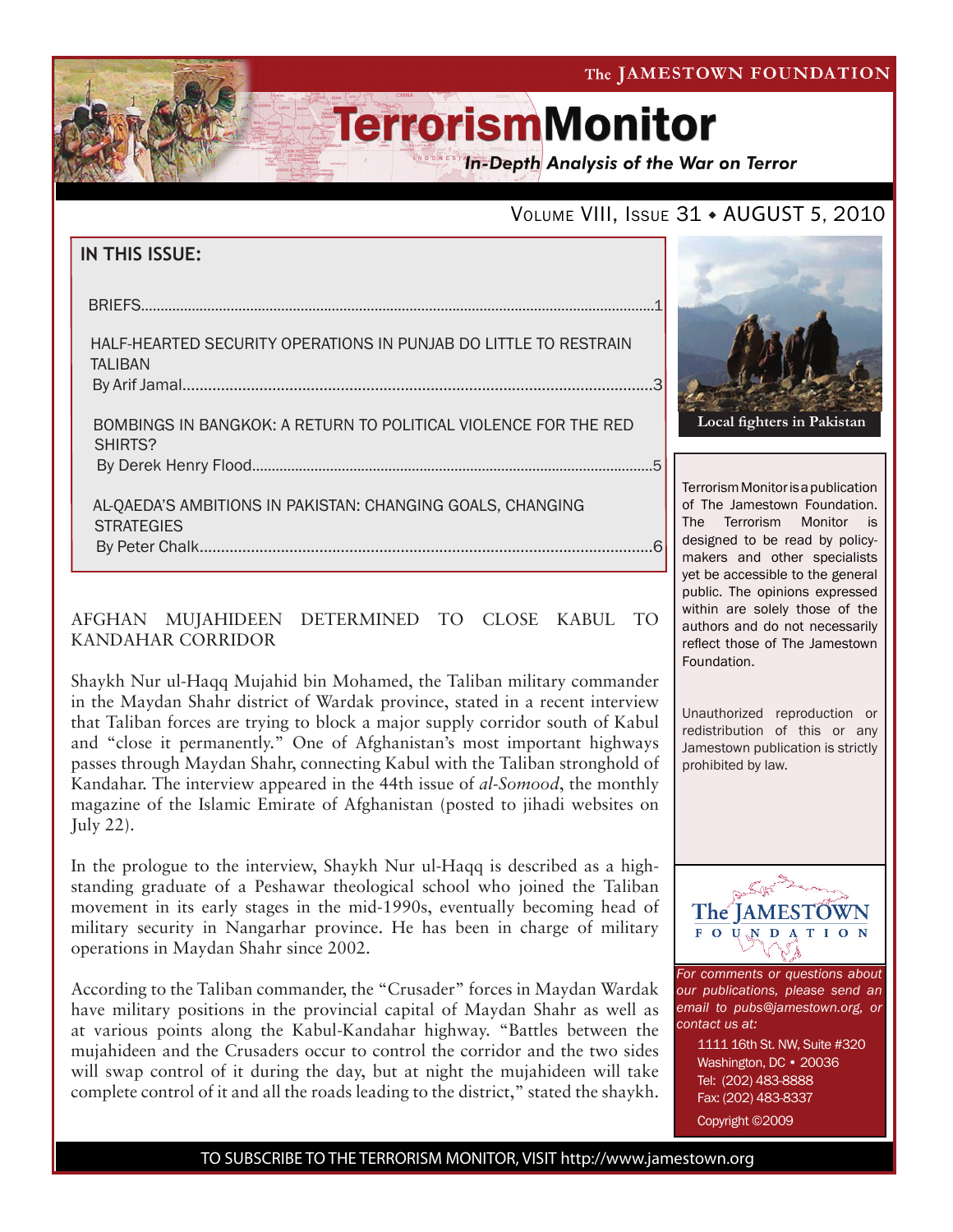Shaykh Nur ul-Haqq insists the growing number of U.S. troops in Afghanistan is not as important as their morale, which he claims is in a state of decline, saying, "This ailment cannot be evaded by increasing the number of troops."

Fighting in Maydan Wardak can be difficult, the Taliban commander admits. The "huge capabilities of the enemy" are posed against the limited resources of local fighters, and the district's close proximity to Kabul makes it easy for the Coalition to move troops quickly to Maydan Wardak in response to any Taliban attack. Despite this, the shaykh affirms that successful attacks on military and supply convoys continue in the district.

Shaykh Nur ul-Haqq also described the various Taliban strategies and tactics used throughout Afghanistan, noting that what works in one province will not necessarily work in another:

> For example, in Kunar and Nuristan provinces, the most suitable military method is a military clash because those two provinces possess a geographic situation suitable for this military strategy. Meanwhile, in Helmand and the southwest of Afghanistan the preferred method is to plant mines and use explosives because the terrain of those areas is desert terrain, which does not afford the mujahideen secure places to hide. As for Kabul, martyrdom operations and surprise attacks are best because the open concentration of large numbers of invaders there gives the mujahideen an opportunity to launch those kinds of campaigns against their bases and barracks.

For now, however, Shaykh Nur ul-Haqq's focus on closing the highway through Maydan Wardak may be disrupted by an outbreak of fighting between the Taliban and their former ally, the Hizb-i-Islam militia of Gulbuddin Hekmatyar (*Weesa* [Kabul], July 26). Mullah Zabiullah, a Maydan Wardak Taliban commander, was reportedly killed in separate fighting with Afghan security and intelligence forces on July 31 (Bakhtar News Agency, July 31).

#### LEADER OF YEMEN'S ADEN-ABYAN ISLAMIC ARMY REJECTS SOUTHERN SECESSION

In a recent interview with a pan-Arab daily, Shaykh Khalid Abd al-Nabi (a.k.a. Khalid Abdulrab al-Nabi al-Yazidi), the leader of Yemen's Aden-Abyan Islamic Army (AAIA), condemned the Southern secession movement as the work of "Jews and Christians," while claiming he was the victim of accusations by "atheistic communists" who had infiltrated the Sana'a government (*al-Quds al-Arabi*, July 9, 2009).

The AAIA was established in the early 1990s by Abu Hasan Zayn al-Abadin al-Mihdhar. When al-Mihdhar was executed in 1998 for his role in the deaths of four Australian and American tourists, al-Nabi took over leadership of the group (*al-Hayat*, October 11, 2005). A member of the Yafa'i tribe and a native of the al-Yazid district of Lahaj Governorate, al-Nabi left socialist-ruled South Yemen in the 1980s for religious training in Saudi Arabia. In 1994 he received military training from the Taliban in Afghanistan but returned to Yemen to participate in the civil war against the South Yemen socialists. After this he became a senior member of the AAIA. By 2003 al-Nabi was leading his followers in clashes against government forces in the Hutat Mountains of Abyan Governorate. According to al-Nabi, the "atheistic communists" of South Yemen had merely been dispersed rather than defeated in the civil war. "Some remained in Yemen as members of the opposition, others became members of the opposition outside Yemen, and some donned the garb of the state and joined the ruling [General People's] Congress Party. Outwardly, these people pretended to owe allegiance to the Congress Party but inwardly they owed their allegiance to the socialist party," stated al-Nabi.

In 2005, al-Nabi turned himself in to authorities and received an official pardon. He was released to his farm where authorities maintained he was leading a peaceful life despite numerous reports he was raising and training an Islamist militia. Al-Nabi has repeatedly denied having ties to the government, especially Major General Ali Muhsin al-Ahmar, the president's brother and commander of Yemen's First Armored Brigade (*Asharq al-Awsat*, April 4, 2006; January 8).

The AAIA takes its name from an apocryphal prophecy by the Prophet Muhammad that predicts an army will arise from Aden-Abyan in the last days to fight for victory in God's name. Al-Nabi believes in this prophecy, though he stops short of claiming to represent its fulfillment. According to him, "The Prophet (p.b.u.h.) preached about this army and about the fact that such an army will emerge either now or in the future. When this will happen exactly, only God knows. I believe that the global prophecies of our Prophet (p.b.u.h.) will inevitably take place. No one can stop them or interdict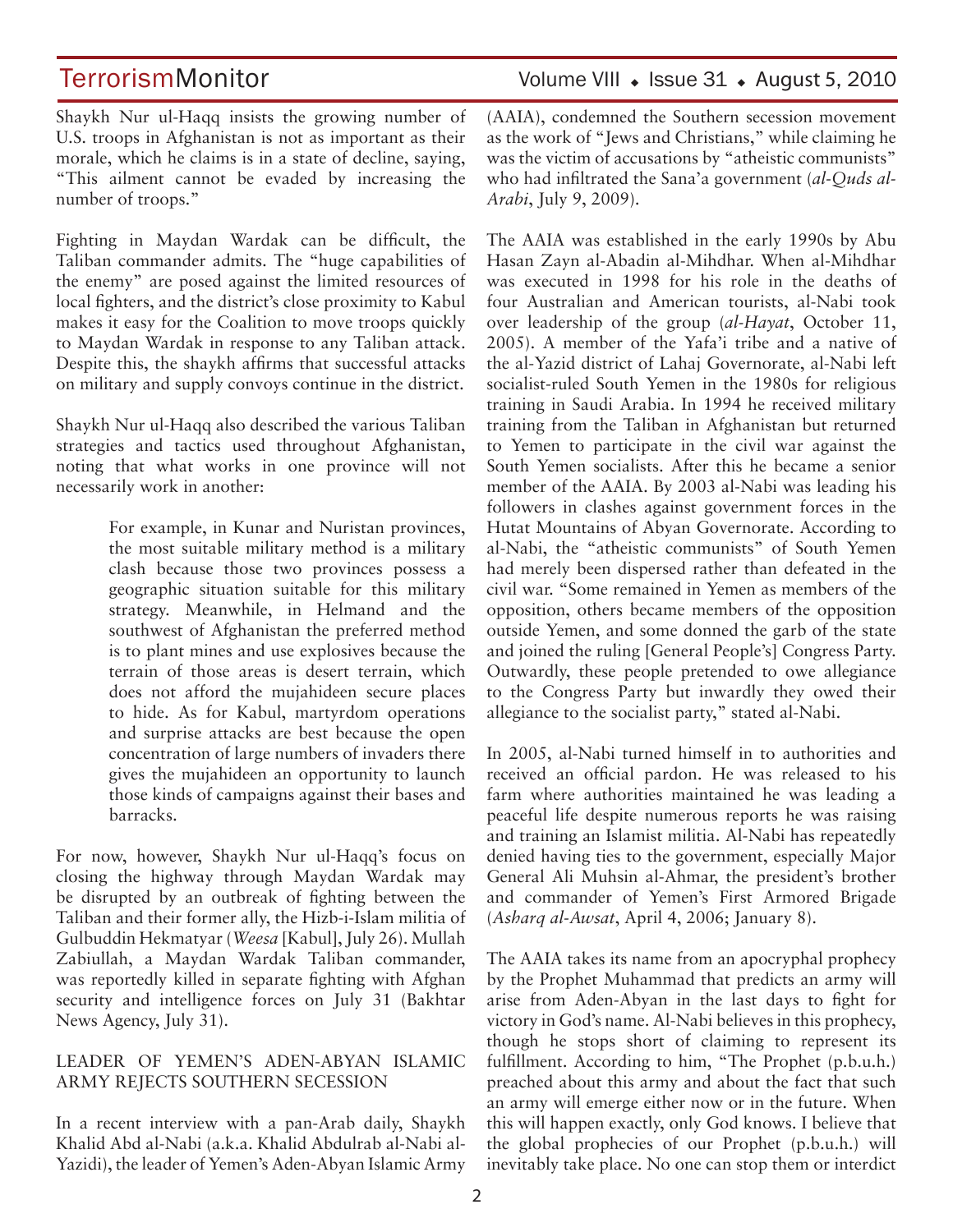# **TerrorismMonitor**

Volume VIII  $\cdot$  Issue 31  $\cdot$  August 5, 2010

them… [Regarding the AAIA] I cannot say definitively whether it actually exists and is effective or anything else."

Al-Nabi claims his difficulties with the government are inflated by those seeking revenge for their defeat in 1994. "For instance, the authorities may receive information that I am carrying arms in a certain location. Now this is not a big deal. The majority of the Yemeni people carry arms and even the women carry arms these days," he said. Al-Nabi also complains that the strength of the AAIA was consistently exaggerated in the past to the point where a band of some 20 followers was treated as the equal of the national army. According to him, "The media inflated the issue because, as you know, more media coverage means more U.S. support and aid in the name of fighting terrorism."

Al-Nabi continues to defend al-Mihdhar's murder of four Western tourists in 1998, saying, "I believe… he was killed unjustly because, at the end of the day, even the killing of thousands and thousands of Christian unbelievers is not equal to one drop of blood of a believer." He points to a fatwa by Shaykh Muqbil bin Hadi al-Wadi, who ruled in his book *Al-Burkan fi Nasf Jami'at al-Iman* that the tourists "had come in war and were spies and corrupters on earth."

The AAIA leader holds a conspiratorial view of Yemen's political violence, claiming the Huthist rebel movement in north Yemen is a creation of the state supported by the United States, though he does not explain how this would benefit either party. He believes the southern secession movement is likewise the work of "Jews and Christians," saying it is "certain that the United States and Britain are involved."

Though resolute in his advocacy of national unity, al-Nabi has elsewhere acknowledged there are numerous problems facing the people of southern Yemen, including "injustice, racism, usurping the money of the people, looting the land, oppression, barbarism, the use of violence and force, a corrupt judiciary, corrupt security, and many other reasons. In fact, if we look at the situation of the people in the southern regions, you might excuse them for demanding secession" (*Asharq al-Awsat*, January 8).

# **Half-Hearted Security Operations in Punjab Do Little to Restrain Taliban Attacks**

### *By Arif Jamal*

Nobody in the Punjab security establishment was<br>aware of how deep the Taliban had penetrated<br>local society when the police and law aware of how deep the Taliban had penetrated local society when the police and law enforcement agencies started a half-hearted operation against the Punjabi Taliban in the last days of June. The operation came in response to simultaneous suicide attacks on two Ahmadi Muslim mosques in Lahore on May 28 that killed 95 people (*The News* [Islamabad], May 29; see also *Terrorism Monitor*, June 12). Up to this time, successive Punjab governments had looked at Talibanization as an Afghan-Pashtun problem of little relevance to Punjab.

Within a few days, law-enforcement agencies arrested scores of Islamist radicals and recovered 28,000 kilograms of explosives, anti-aircraft guns, rocketpropelled grenades, suicide vests, small arms and ammunition (Asia Times Online, June 30). During the operation, law enforcement agencies specifically avoided targeting the Lashkar-e-Taiba (and the associated Jama'at ud-Da'wah) and the Jaish-e-Mohammad led by Maulana Masood Azhar. Had they targeted these groups as well, they would have faced bigger surprises. Instead of continuing the operation, the government mysteriously asked the law-enforcement agencies to slow it down. [1]

In the aftermath of the suicide attacks on the Ahmadi mosques in Lahore, a war of words started between Federal Interior Minister Rehman Malik and the Punjab provincial government. Malik supported a military operation against the Punjabi Taliban, particularly those entrenched in the south of Punjab, while the Punjab government denied their existence, objected to the use of the expression "Punjabi Taliban" and accused the Federal Minister of trying to destabilize the province (*Dawn* [Karachi], June 3).

As the Punjab government came under growing pressure by the federal government and the media to take action against the terrorists, a slow moving operation was launched in Lahore in the second week of June. In the third week, more than 2,000 police cracked down on suspected terrorist hideouts in their search for some 1,785 terrorists in Lahore (*Tribune* [Karachi] June 18).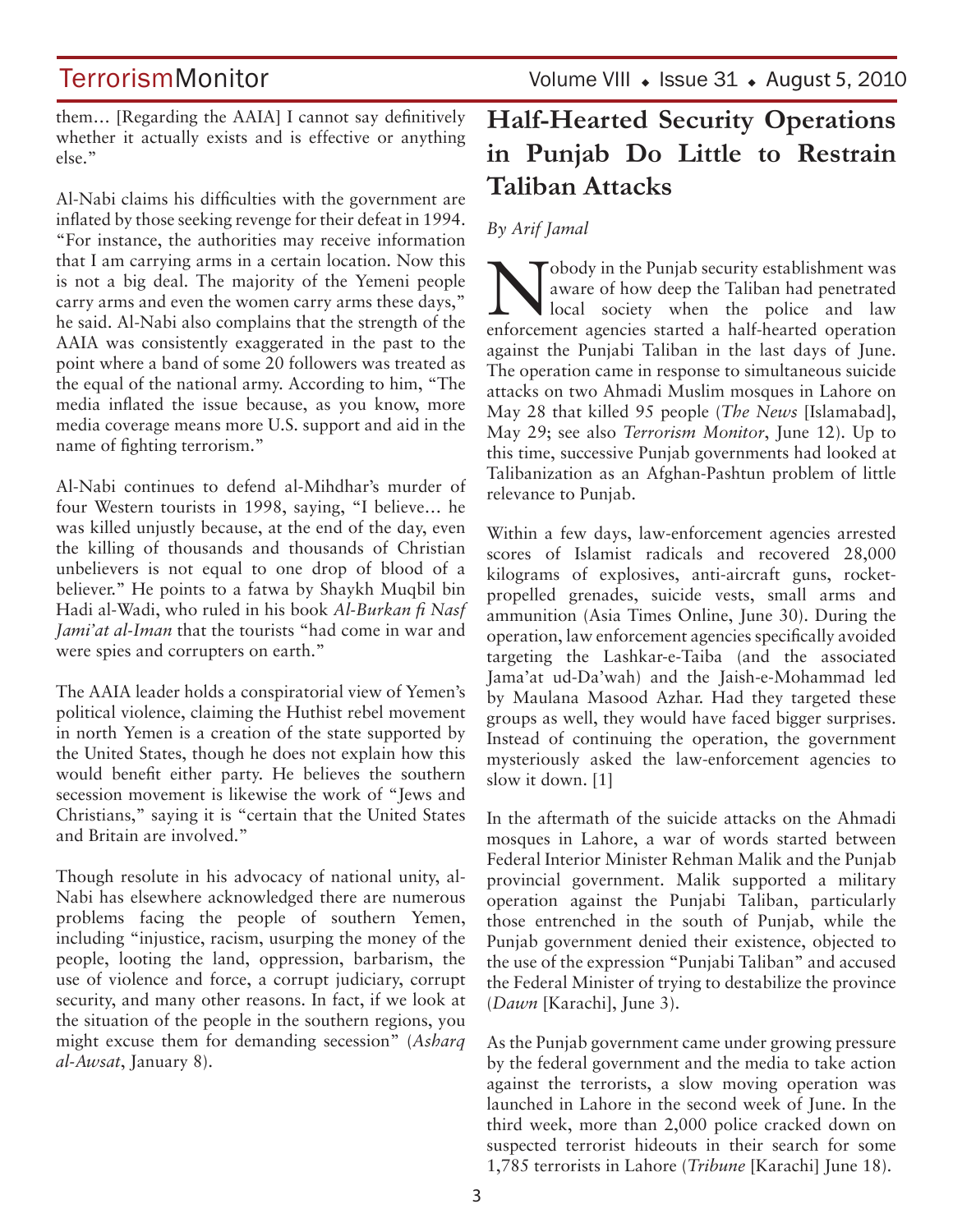TerrorismMonitor Volume VIII • Issue 31 • August 5, 2010

The reaction to the suicide attacks on the Ahmadi mosques in Lahore seemed to have surprised the Taliban as well. For more than a month, they did not carry out any major terrorist attacks inside Pakistan. However, they came back with a vengeance on July 1 when they struck Lahore's Data Darbar, Punjab's largest and most revered Sufi shrine.

Instead of accelerating the operation against the Taliban, the Punjab government slowed it down. In what was no more than a cosmetic gesture, the Punjab government announced it would ban 17 terrorist groups, most of which were already banned by the federal Ministry of the Interior last year (Geo News, August 5, 2009). These included Lashkar-e-Jhangvi (LJ), Sipah Sahaba Pakistan (SSP), Sipah-e-Muhammad Pakistan (SMP), Lashkar-e-Taiba (LeT), Jaish-e-Muhammad (JeM), Tehrik-e-Jafriya Pakistan (TJP), Tehrik Nifaz Shariate-Muhammadi (TNSM), Millat-e-Islamiya Pakistan (MIP), Khuddam ul-Islam (KuI), Islami Tehrik Pakistan (ITP), Hizb-ut-Tahrir (HuT), Jamiat-ul-Ansar (JuA), Jamiat-ul-Furqan (JuFO), Khair-un-Naas International Trust, Islamic Students Movement (ISM), Balochistan Liberation Army (BLA) and Jamaat-ud-Daawa (JuD). It also placed the Sunni Tehrik under observation. Nine of these groups belong to the Deobandi sect, three are Shi'a-based and three belong to the Ahl al-Hadith (Salafi) movement. The BLA is a Baloch nationalist organization, while the ISM is a student organization. Interestingly, the Tehrik-e-Taliban Pakistan (TTP) did not appear on the list (*The News* [Islamabad], June 5).

Although a leisurely search-and-arrest police operation continues in Punjab, police are not likely to get the arrested terrorists convicted in the courts of law, as they are not receiving cooperation from the army and its intelligence agencies. In a secret report, the Punjab police accused the army of not sharing information on terrorists with them (*The News,* July 7). The report claimed that the army "neither assisted nor showed any interest in the trial of the accused" in some very high profile suicide attacks, including the February 25, 2008 attack on the head of the Pakistani Army Medical Corps, Lieutenant General Mushtaq Beg, and the February 4, 2008 attack on an army bus carrying students of the Army Medical Corps (Pakistan Times, February 26, 2008). The report, which describes the role of the army as "deplorable," says that the army did not share any information on the accused or the forensic evidence, although the accused remained in the custody of the army for one year (*The News*, July 7). Nine men charged with the attacks, including alleged ringleader Dr. Abdul Razzak, were acquitted in May for lack of evidence (*Dawn*, May 13; BBC, May 13).

Explaining the sluggish pace of the operation, a police official in Punjab cited the above mentioned report and said that they had been given the list of terrorists by the army and secret agencies, but these provided little information. The army and the secret agencies have not shared any evidence on the terrorists either. "Police can arrest them but cannot get them convicted in the absence of the evidence," said the police official. "If they did not share any information on such high profile attacks on the army itself, how can we expect them to share any information on the Punjabi Taliban?" [2]

It seems that the Islamist radicals are now aiming at a full blown Iraq-style terrorist campaign in the urban centers of Punjab. Pakistani investigators found evidence of the use of "shaped charges" – an explosive charge designed to focus the explosive's energy – at the scene of the twin suicide attacks at the Sufi shrine in Lahore. Al-Qaeda has previously used these charges in improvised explosive devices. According to a senior Pakistani counter-terrorism official, "This is simply preparation for urban guerrilla warfare in Pakistan, like al-Qaeda previously launched in Iraq." (Asia Times Online, July 21) The emerging situation shows that the importance of a full military operation against the Punjabi Taliban cannot be overstated.

*Arif Jamal is an independent security and terrorism expert and author of "Shadow War – The Untold Story of Jihad in Kashmir."*

**Notes** 

1. Author's interview with a Punjab security official, July 2010

2. Ibid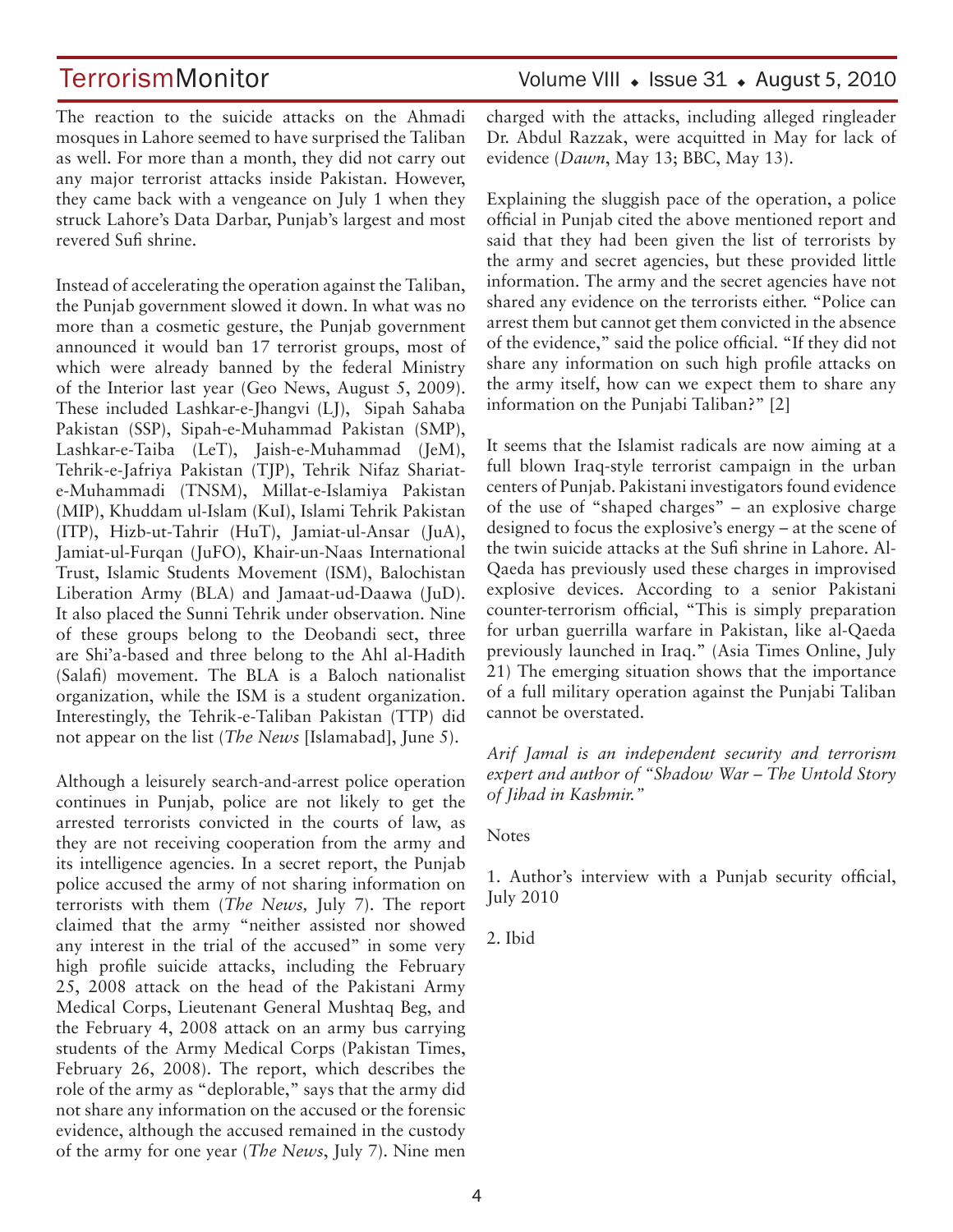## **TerrorismMonitor**

# **Bombings in Bangkok: A Return to Political Violence for the Red Shirts?**

*By Derek Henry Flood* 

After barely two months of calm in the Thai<br>
Capital following a bloody end to the April-<br>
May protests, a pair of explosions in Bangkok<br>
these to may a new wave of political violence in the capital following a bloody end to the Aprilthreaten to mark a new wave of political violence in the confrontation between the "Red Shirts" (supporters of the United Front for Democracy Against Dictatorship-UDD) and the "Yellow Shirts" (supporters of the People's Alliance for Democracy-PAD) (see *Terrorism Monitor*, May 28). The Red Shirts support the return of exiled Prime Minister Thaski Shinawatra, who has reportedly spent a good amount of time in the United Arab Emirates since his 2006 ouster in a bloodless military coup (AFP, November 16, 2008).

A by-election marked Thailand's first political test since May 19, when the Royal Thai Army put a forcible end to protests which left 89 dead and some 1,900 wounded (*Bangkok Post*, June 19). Due to the death of a parliamentarian in June, a by-election was held on July 25 in Bangkok's suburban 6th district that pitted a leading UDD politician, Korkaew Pikulthong (currently jailed on terrorism charges), against PAD candidate Panich Vikitsreth. The Thai electoral commission allowed the Red Shirt's Pikulthong to run from behind bars, in part to prove Thailand's democratic bona fides. No sooner were the votes beginning to be tallied for an apparent victory by Vikitsreth's pro-army, proestablishment Yellow Shirt faction than a terrorist attack shook downtown Bangkok. The victory of Panich Vikitsreth, an ally of Prime Minister Abhisit Vejjajiva, may have been a relief to those craving a return to stability, but may have further enraged radicals on the violent margins of the Red Shirt movement who believe they are acting in Shinawatra's name, despite his pleas for calm and non-violence. After his candidate's defeat, Shinawatra said to his passionate followers via his Twitter account, "People who love me and wish me well need to persevere against injustice and cruelty. Please don't solve the problem through violence because I don't like it and disagree with it" (*Pattaya Daily News*, July 26). [1]

The explosive device was an American-designed M-67 fragmentation grenade rigged with an alarm clock to delay detonation until a preset time. The explosive detonated during the evening rush hour at a bus stop on congested Ratchadamri Street. The stop was located in front of the burned out hulk of a Big C department store in Bangkok's upscale Ratchaprasong shopping district, much of which was destroyed in the Red Shirt violence this spring. The grenade, containing Composition B explosive (a mixture of RDX and TNT), killed one and injured 10, including a Burmese national. Police General Panupong Singhara Na Ayutthaya stated that the electrical circuitry used in the attack indicated that the bomber was likely an explosives expert who was either politically motivated or was "intent on creating a 'situation' in the nation" (*Pattaya Daily News*, July 26). A Red Shirt spokesman, Prompong Nopparit, stated that the Ratchadamri attack was carried out by proponents of PM Vejjajiva's Yellow Shirt agenda. "I believe the bomb came from a group who support the government and want emergency rule to be continued," Nopparit said (*Bangkok Post*, July 26).

The M-67 grenade is stocked by the Royal Thai Army. In early March, a robbery occurred at a barracks in southern Thailand's Phatthalung Province that resulted in the loss of 69 M-67s. The culprits, a group of army privates, slipped up and a portion of the arms cache was later recovered. Though it is not publicly known precisely how many M-67s were recovered and how many were returned, it is believed that some of the grenade stock is still loose in the country (*Khao Sot*  [Bangkok], July 30). Several weeks after the southern depot theft, an M-67 was hurled at the house of another former prime minister, Banharn Silpa-archa, shortly before the April-May troubles erupted (Reuters, May 14; *The Nation* [Bangkok], March 30).

While the Thai capital was still on edge after the July 25 attack, a second grenade exploded on July 30, when an unfortunate rubbish scavenger happened upon it hidden in a trash pile (Mass Communications Organization of Thailand, July 30; *Bangkok Post*, July 30). The second grenade had the pin removed prior to its placement with the safety lever held in place by a rubber band. It exploded when it was accidentally jostled by the man, who suffered cranial shrapnel wounds, as he picked through rubbish bags across from the well-known King Power duty-free shopping center on Bangkok's Rangnam Road. It was very likely meant to explode amidst a crowd later in the day to instill more fear after Sunday's bombing. On July 31 three more grenades were discovered in a drainage ditch outside the Government House in Bangkok (Thai News Agency, July 31).

### Volume VIII  $\cdot$  Issue 31  $\cdot$  August 5, 2010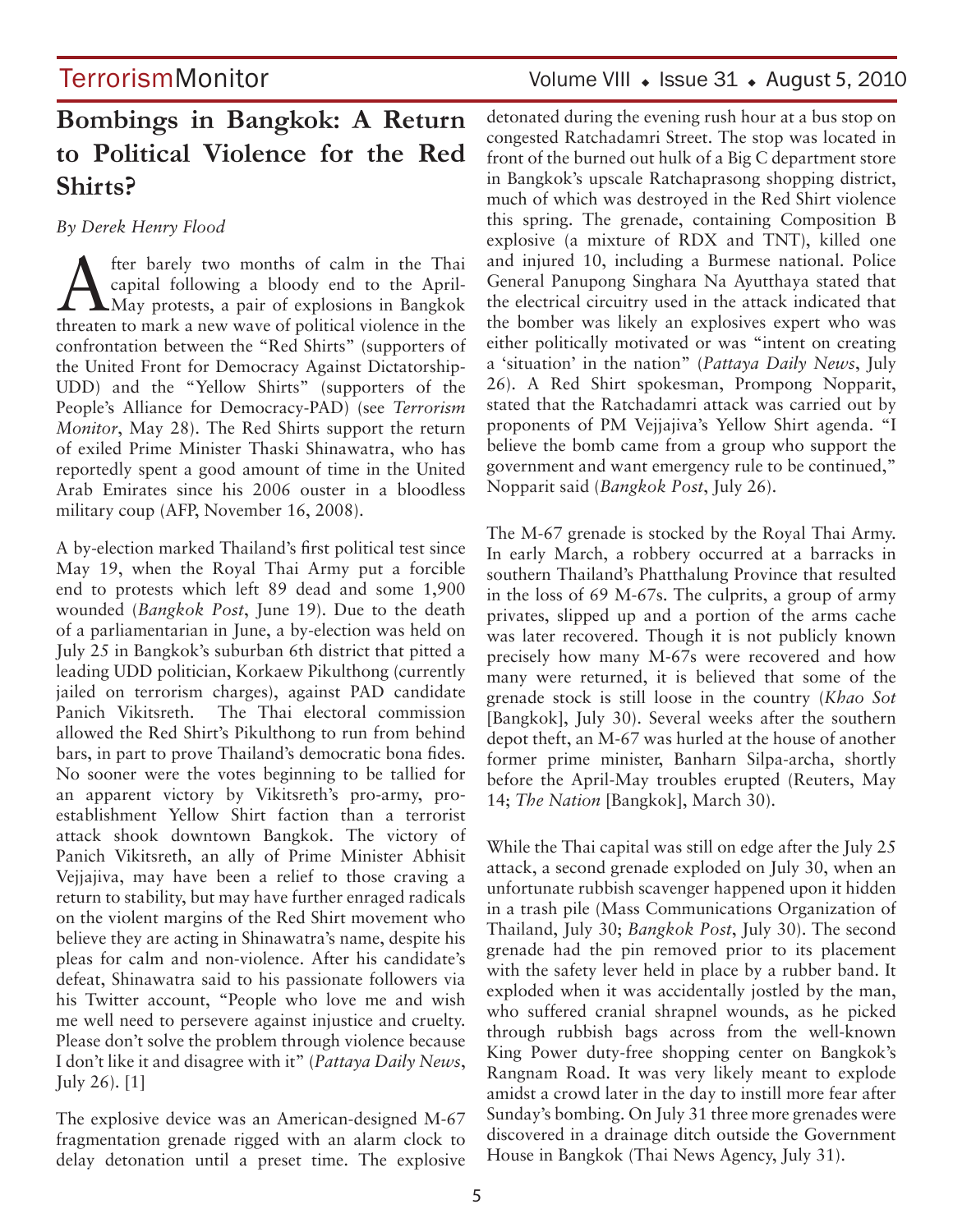No one has claimed responsibility for these incidents, nor has the Thai security apparatus yet affixed blame. Though the Thai military immediately stated that the July 25 incident was not related to the by-election, many Bangkokians have their doubts (Bernama [Kuala Lumpur], July 26). The central government has been gradually lifting the emergency rule orders, though the decree still remains in effect in ten provinces, including Bangkok. PM Vejjajiva indicated that the normal rule of law will eventually be restored, with Bangkok being the last district to eventually return to normalcy upon the completion of the investigation into the spring uprising by the Centre for the Resolution of the Emergency Situation (*Bangkok Post*, July 30). For the moment, Thailand's political narrative is in deadlock, with billionaire media mogul Thaksin Shinawatra positioned as a hero to Thailand's poor and sitting PM Abhisit Vejjajiva positioned as part of the pro-royalist elite only interested in furthering his own gains at the cost of genuine democracy. The government suggests, without being entirely direct in its approach, that nonstate actors backed by political power brokers are using urban terrorism to make it appear weak. The opposition claims the elites in power, the Yellow Shirts, are actually using the explosions to prolong the state of emergency in Bangkok and consolidate rule, which the Red Shirts believe to be unconstitutional. Thailand's Deputy Prime Minister, Suthep Thaugsuban, told the press, "It is regrettable that the bomber wanted to incite further unrest to show that the government cannot control the situation" (AFP, July 30). Red Shirt spokesman Nopparit denounced the July 25 bombing, saying that it "gives the government a reason to extend the ongoing emergency decree" (*Pattaya Daily News*, July 27).

*Derek Henry Flood is an independent author and journalist who blogs at the-war-diaries.com. Derek is the editor of Jamestown's Militant Leadership Monitor publication.*

Note.

1. For the original Thai, see Thaksin Shinawatra's Twitter account, www.twitter.com/Thaksinlive

TerrorismMonitor Volume VIII + Issue 31 + August 5, 2010

# **Al-Qaeda's Ambitions in Pakistan: Changing Goals, Changing Strategies**

*By Zafar Imran*

**P**resident Obama's Afghanistan-Pakistan strategy,<br>by defining a goal of "disrupting, dismantling,<br>and defeating al-Qaeda," on the one hand gives<br>direction to this otherwise directionless war, and on the by defining a goal of "disrupting, dismantling, and defeating al-Qaeda," on the one hand gives direction to this otherwise directionless war, and on the other emphasizes targeting al-Qaeda over all other antiterrorism efforts (Associated Press of Pakistan, August 2). Al-Qaeda, as innovative as it is, at least in terms of inflicting terror, has clearly taken advantage of America's narrow focus by assuming more of a supervisory role, delegating the active terrorism responsibilities to its local franchises. Another important step al-Qaeda has taken in response to America's stepped up military approach in Afghanistan is to focus more aggressively on the "near enemy" – Pakistan – in order to maintain a safe haven and save its high command (and ideology) from total extinction. These two fundamental changes in strategy have rattled global security strategists in general and Pakistan's security apparatus in particular. Not used to dealing with an enemy as unconventional in nature as al-Qaeda, the rank and file of both the political and military establishments in Pakistan has been clearly outplayed by the terrorists. Moreover, Pakistan's controversial strategic depth doctrine, which finds India at the root of every destabilization attempt, not only results in providing cover to the terrorists but the consequential anti-India sentiment also sends more and more youth into the jihadists' fold every day. What is more frightening than the terrorism itself is the erosion of Pakistan's social fabric and the increasing number of people, mostly from the country's educated middle class, who embrace extremist values.. [1]

#### Changing Battlefields

One of the biggest breakthroughs made by al-Qaeda has been shifting the center of gravity of terrorism from Pakistan's lawless tribal region to the more settled urban areas of Punjab and Sind provinces. Having penetrated into Pakistani society through local terrorist outfits, al-Qaeda's goal in Pakistan is twofold:

> • Exacerbate the already existing fault lines which divide Pakistanis into different ethnic, political and religious factions, as well as encourage social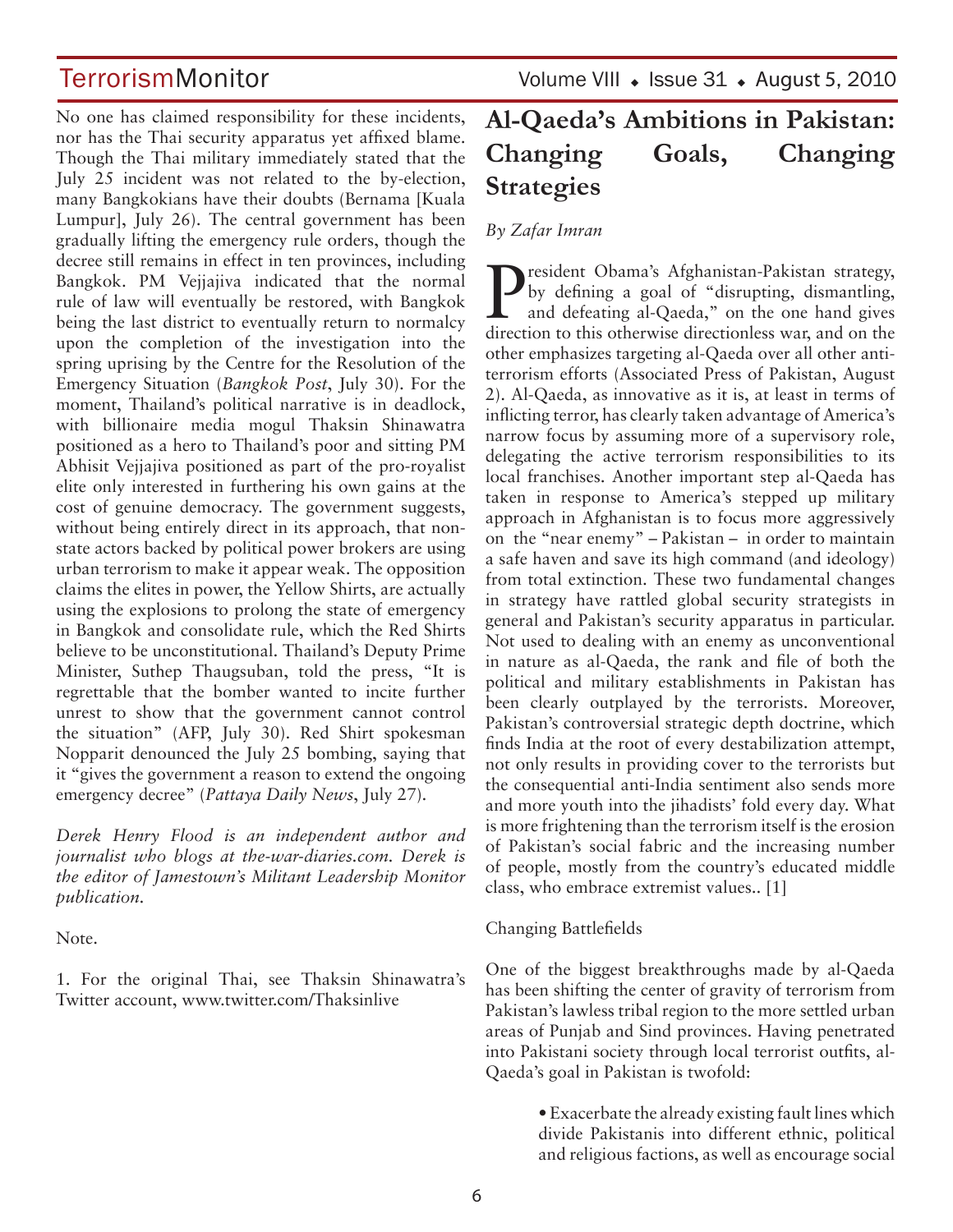# **TerrorismMonitor**

### Volume VIII  $\bullet$  Issue 31  $\bullet$  August 5, 2010

divisions between the rich and poor by fueling violence between the two social classes.

• Refashion the socio-political identity of Pakistanis in the spirit of al-Qaeda's interpretation of Islam – a system that promises harsh Shari'acompliant justice and "freedom" from "godless" democratic systems of governance that breed corruption and "moral decadence" in society. [2]

These seemingly ambitious goals, which may have looked impossible only two years ago, are very much a reality today. According to recent opinion surveys, discontent among Pakistanis has risen to an alarming 84%, more than 60% of its youth are cynical about democracy and one third strongly supports the implementation of Shari'a law. [3] In this environment, al-Qaeda surely sees a window of opportunity in Pakistan. Moreover, the government's inability to provide even the basic amenities of life to the masses, let alone to curb terrorism, is only expediting the disaster and has the potential to jeopardize the security of the whole region.

Al-Qaeda's longing to convert Pakistan into a Shari'a state is not new. In his attempt to discredit Pakistan's political structure, Osama bin Laden's deputy, Dr. Ayman-al-Zawahiri, has penned a series of statements and articles, including a 130 page monograph entitled *The Morning and the Lamp: A Treatise Regarding the Claim that the Pakistani Constitution Is Islamic* (see *Terrorism Monitor*, March 19). In this monograph, Zawahiri carried out an in depth analysis of Pakistan's constitution, arguing that all the institutions of state in Pakistan are in conflict with Islam and that it is virtually impossible to promulgate Shari'a in a Western-style democratic system.

The Campaign Against the Pakistani State

Despite al-Qaeda's vociferous attacks on the state of Pakistan since 2001, it was not until about two years ago that the movement started taking concrete steps towards realizing its dream of tearing down the Pakistani state. The late Abu Mustafa al-Yazid, al-Qaeda's chief of operations in Afghanistan and Pakistan before being killed in a South Waziristan drone attack in May, established the organization's "Pakistan bureau" by forging alliances with local organizations like Lashkare-Jhangvi (LeJ), Harkat ul-Jihad al-Islami (HuJI), and Ilyas Kashmiri's 313 Brigade, to name the most prominent. This change in policy allowed Pakistanis for the first time to rise in the ranks of al-Qaeda - previously

an Arab (mainly Egyptian) dominated organization. In order to please its local partners, al-Qaeda also started taking responsibility for activities in which it had not shown much interest before, such as terrorist attacks on India by Pakistani groups, as well as providing support for the military struggle in Kashmir. [4] Since then, the partnership between the two has only strengthened, and terrorist activities have intensified in Pakistan. Never articulated in such depth before, al-Qaeda's long term vision of Pakistan was elaborated by its chief media spokesperson for Pakistan, Ustadh Ahmad Farooq – another Pakistani – in a recent interview with al-Qaeda's media wing:

> We are trying to create and to liberate a Pakistan that will be a pure Shari'a governed state and that will be a safe center for all Muslims from any place in the world, irrespective of their color, race or geographical origin. We are doing jihad for a Pakistan that will be a center of the mujahideen and of Muslims who would be able to come to Pakistan without any restrictions (As-Sahab Media Productions, July 12).

#### An Expanding List of Targets

Recent Lahore attacks on Ahmadi mosques (May 28) and the Data Darbar Sufi shrine (July 1) indicate the broadening of the terrorists' agenda, which previously had a narrow focus on military and intelligence officials. Intent on forcibly changing the fabric of Pakistani society, al-Qaeda's Pakistan bureau seems to have expanded the list of its targets by including centers of power that have the potential to affect its agenda by shaping the public discourse against stricter interpretations of Islam. Notable scholars of the majority Barelvi sect like Maulana Sarfaraz Ahmed Naeemi (assassinated by the Tehrik-e-Taliban Pakistan [TTP] on June 12, 2009), as well as educated members of the Shi'a and Ahmadi minorities, seem to match the profile and are taking the brunt of the emboldened Salafist campaign (*Dawn* [Karachi], June 13, 2009). At least 4,000 Shi'a have been gunned down in targeted killings throughout the country in the last two years (*Dawn*, June 24). In Punjab alone, since 2006 1,312 security personnel and civilians have been killed in 174 terrorist attacks (figures from South Asian Terrorism Portal). Unlike the Pashtun Taliban, which recruits mostly from local tribes, the Punjabi Taliban represent a wide cross-section of Pakistan's rural and urban middle class and are therefore difficult to find among the common people. Moreover, these loose outfits, which previously used to operate